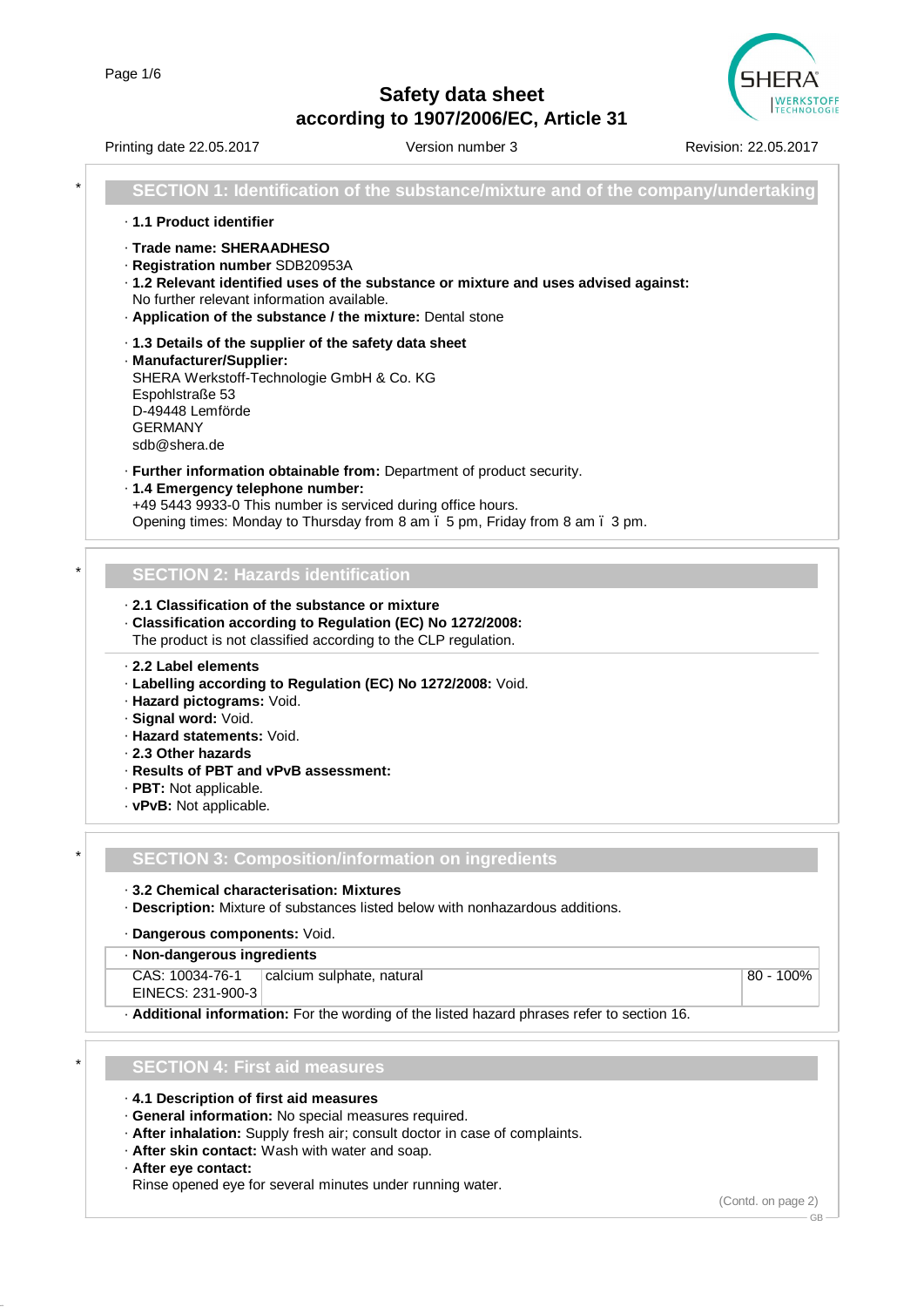

Printing date 22.05.2017 Version number 3 Revision: 22.05.2017

#### **Trade name: SHERAADHESO**

(Contd. of page 1)

Seek medical treatment.

- · **After swallowing:**
- Rinse out mouth and then drink plenty of water. If symptoms persist consult doctor.
- · **4.2 Most important symptoms and effects, both acute and delayed** No further relevant information available.
- · **4.3 Indication of any immediate medical attention and special treatment needed** No further relevant information available.
- **SECTION 5: Firefighting measures**

· **5.1 Extinguishing media**

- · **Suitable extinguishing agents:**
- CO<sub>2</sub>, powder or water spray. Fight larger fires with water spray or alcohol resistant foam.
- Use fire extinguishing methods suitable to surrounding conditions.
- · **5.2 Special hazards arising from the substance or mixture** In case of fire, the following can be released: Sulphur dioxide (SO₂).
- · **5.3 Advice for firefighters**
- · **Protective equipment:** Wear self-contained respiratory protective device. Wear fully protective suit.

#### **SECTION 6: Accidental release measures**

- · **6.1 Personal precautions, protective equipment and emergency procedures** Avoid formation of dust.
- · **6.2 Environmental precautions** No special measures are necessary.
- · **6.3 Methods and material for containment and cleaning up**
- Pick up mechanically. Do not breathe dust. Avoid generation of dust.
- · **6.4 Reference to other sections** See Section 7 for information on safe handling. See Section 8 for information on personal protection equipment. See Section 13 for disposal information.

## **SECTION 7: Handling and storage**

· **7.1 Precautions for safe handling** The usual precautionary measures are to be adhered to when handling chemicals. Keep receptacles tightly sealed. Use only in well ventilated areas. Ensure good ventilation / exhaustion at the workplace. Do not breathe dust. · **Information about fire - and explosion protection:** No special measures required. · **7.2 Conditions for safe storage, including any incompatibilities**

- · **Storage**
- · **Requirements to be met by storerooms and receptacles:**

Store in a dry place. Avoid generation of dust. Keep container tightly closed. Protect from moisture.

· **Information about storage in one common storage facility:** Not required.

(Contd. on page 3)

GB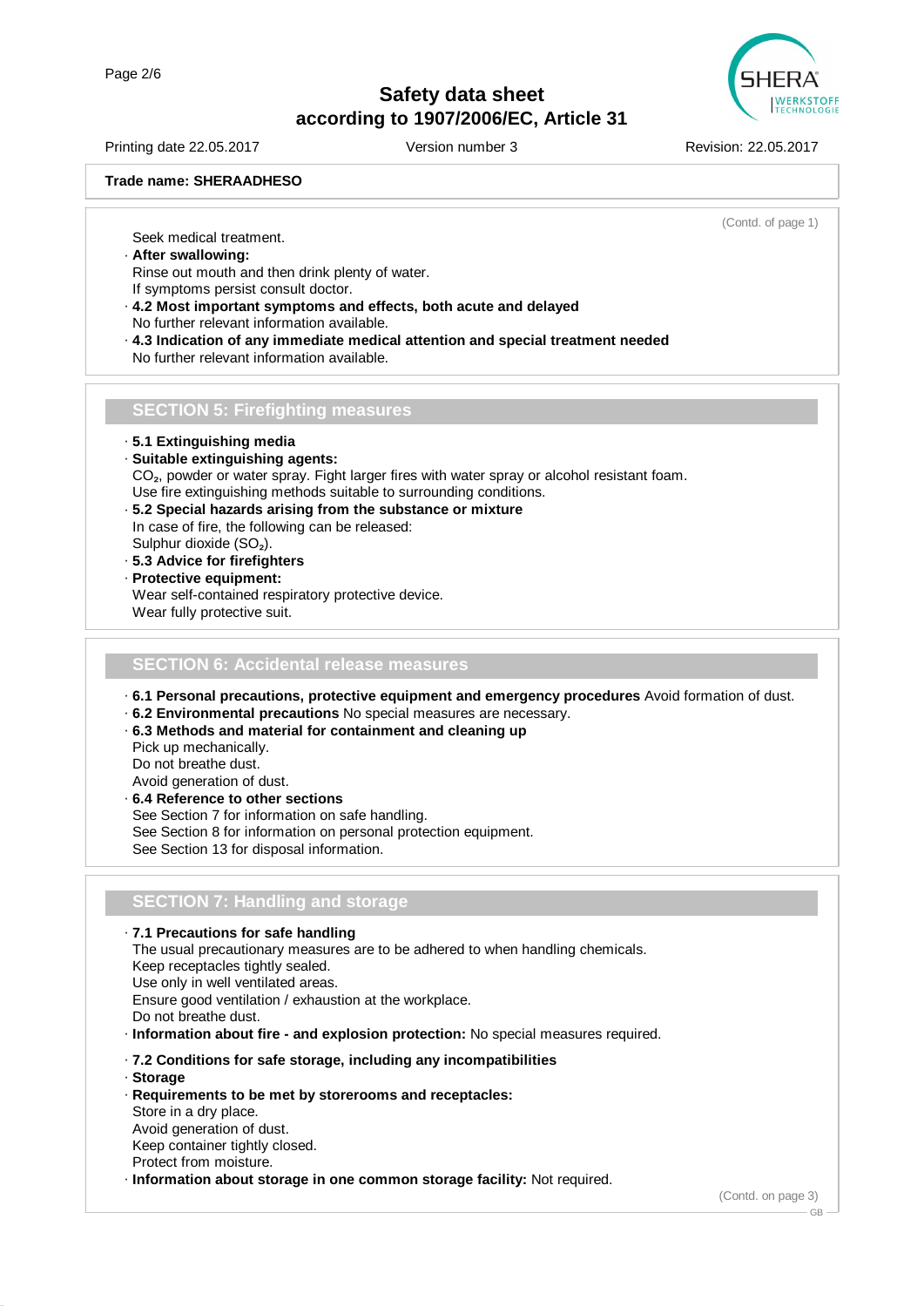

Printing date 22.05.2017 Version number 3 Revision: 22.05.2017

(Contd. of page 2)

GB

**Trade name: SHERAADHESO**

· **Further information about storage conditions:** None.

- · **Storage class:** No information available.
- · **7.3 Specific end use(s)** No further relevant information available.

### \* **SECTION 8: Exposure controls/personal protection**

- · **Additional information about design of technical facilities:** No further data; see item 7.
- · **8.1 Control parameters**
- · **Ingredients with limit values that require monitoring at the workplace:** The product does not contain any relevant quantities of materials with critical values that have to be monitored at the workplace.
- · **Additional information:** The lists valid during the making were used as basis.
- · **8.2 Exposure controls**
- · **Personal protective equipment:**
- · **General protective and hygienic measures:**

The usual precautionary measures are to be adhered to when handling chemicals.

· **Respiratory protection:**

With correct and proper use, and under normal conditions, breathing protection is not required. Use suitable respiratory protective device in case of insufficient ventilation. Respiratory protection in case of forming dust.

· **Protection of hands:**

The glove material has to be impermeable and resistant to the product. Due to missing tests no recommendation to the glove material can be given for the product. Selection of the glove material on consideration of the penetration times, rates of diffusion and the degradation.

· **Material of gloves:**

The selection of the suitable gloves does not only depend on the material, but also on further marks of quality and varies from manufacturer to manufacturer. As the product is a preparation of several substances, the resistance of the glove material can not be calculated in advance and has therefore to be checked prior to the application.

· **Penetration time of glove material:**

The exact break through time has to be found out by the manufacturer of the protective gloves and has to be observed.

· **Eye protection:** Dust protection goggles.

| <b>SECTION 9: Physical and chemical properties</b>                                                    |                           |  |
|-------------------------------------------------------------------------------------------------------|---------------------------|--|
| . 9.1 Information on basic physical and chemical properties<br>· General Information<br>· Appearance: |                           |  |
| Form:                                                                                                 | Powder                    |  |
| Colour:                                                                                               | Various colours           |  |
| · Odour:                                                                                              | Odourless                 |  |
| · pH-value:                                                                                           | Not applicable.           |  |
| · Change in condition:                                                                                |                           |  |
| Melting point/freezing point:                                                                         | Undetermined.             |  |
| Initial boiling point and boiling range: Undetermined.                                                |                           |  |
| · Flash point:                                                                                        | Not applicable.           |  |
| · Flammability (solid, gas):                                                                          | Product is not flammable. |  |
| $\cdot$ Ignition temperature:                                                                         | Not applicable.           |  |
|                                                                                                       | (Contd. on page 4)        |  |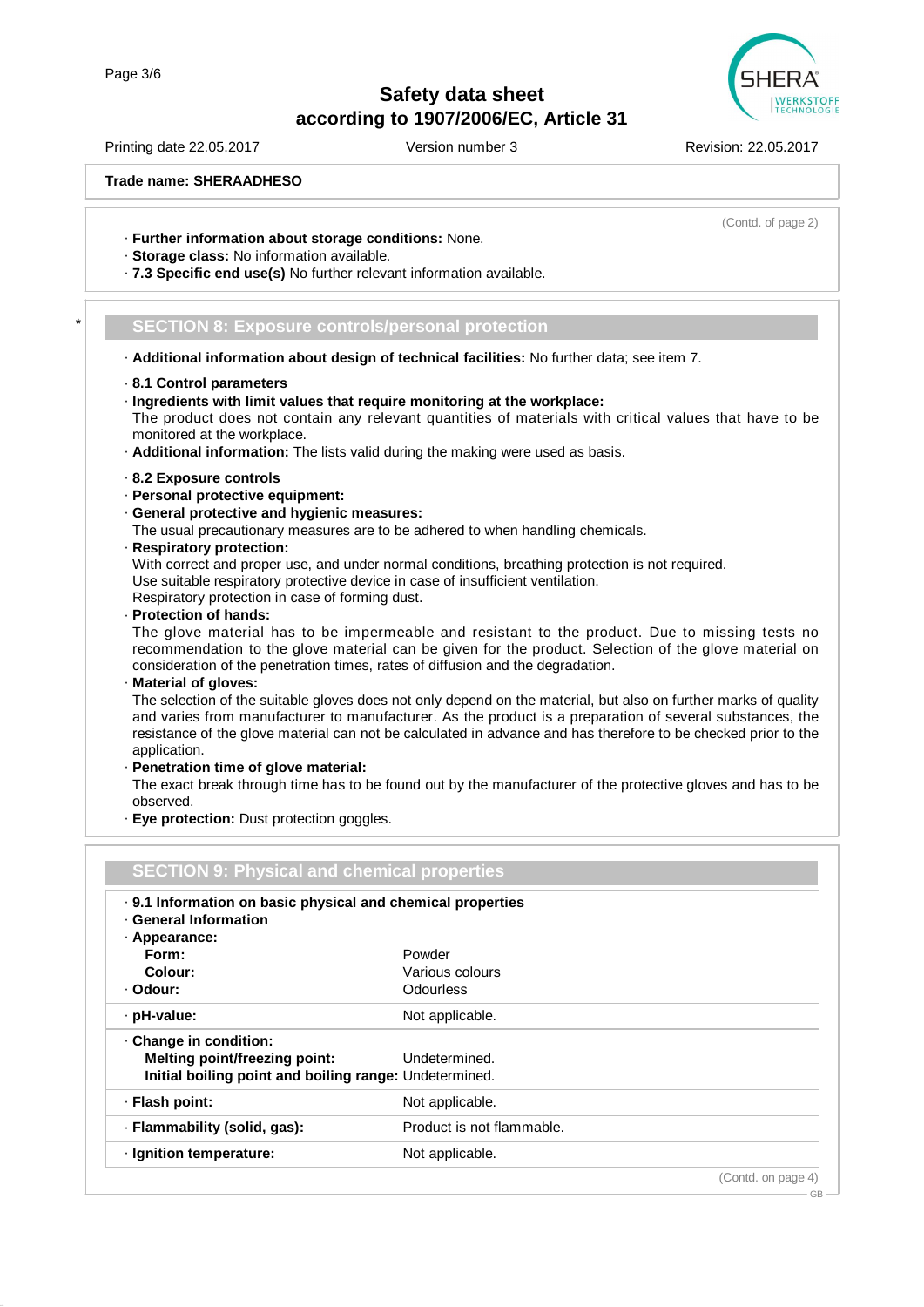

Printing date 22.05.2017 Version number 3 Revision: 22.05.2017 **Trade name: SHERAADHESO**

|                                                                           | (Contd. of page 3)                                    |  |
|---------------------------------------------------------------------------|-------------------------------------------------------|--|
| Decomposition temperature:                                                | Not determined.                                       |  |
| · Auto-ignition temperature:                                              | Product is not selfigniting.                          |  |
| · Explosive properties:                                                   | Product does not present an explosion hazard.         |  |
| · Density:                                                                | Not determined.                                       |  |
| · Solubility in / Miscibility with<br>water at $20 °C$ :                  | $2$ g/l                                               |  |
| · Solvent content:<br><b>Organic solvents:</b><br>· 9.2 Other information | $0.0\%$<br>No further relevant information available. |  |

### **SECTION 10: Stability and reactivity**

- · **10.1 Reactivity** No data available.
- · **10.2 Chemical stability**
- · **Thermal decomposition / conditions to be avoided:** No decomposition if used according to specifications.
- · **10.3 Possibility of hazardous reactions** No further relevant information available.
- · **10.4 Conditions to avoid**
- Moisture.

Room humidity.

- · **10.5 Incompatible materials** No further relevant information available.
- · **10.6 Hazardous decomposition products** Decompostion takes place from temperatures above: 1000 °C. Sulphur dioxide. Sulphur trioxide (SO<sub>2</sub>) or SO<sub>2</sub>-mist. Calcium oxide.

## \* **SECTION 11: Toxicological information**

- · **11.1 Information on toxicological effects**
- · **Acute toxicity:** No data available.
- · **Primary irritant effect:**
- · **Skin corrosion/irritation** Based on available data, the classification criteria are not met.
- · **Serious eye damage/irritation** Based on available data, the classification criteria are not met.
- · **Respiratory or skin sensitisation** Based on available data, the classification criteria are not met.
- · **Additional toxicological information:** No further relevant information available.
- · **CMR effects (carcinogenity, mutagenicity and toxicity for reproduction)**
- · **Germ cell mutagenicity** Based on available data, the classification criteria are not met.
- · **Carcinogenicity** Based on available data, the classification criteria are not met.
- · **Reproductive toxicity** Based on available data, the classification criteria are not met.
- · **STOT-single exposure** Based on available data, the classification criteria are not met.
- · **STOT-repeated exposure** Based on available data, the classification criteria are not met.
- · **Aspiration hazard** Based on available data, the classification criteria are not met.

### **SECTION 12: Ecological information**

- · **12.1 Toxicity**
- · **Aquatic toxicity:** No further relevant information available.
- · **12.2 Persistence and degradability** No further relevant information available.
- · **12.3 Bioaccumulative potential** No further relevant information available.

(Contd. on page 5)

GB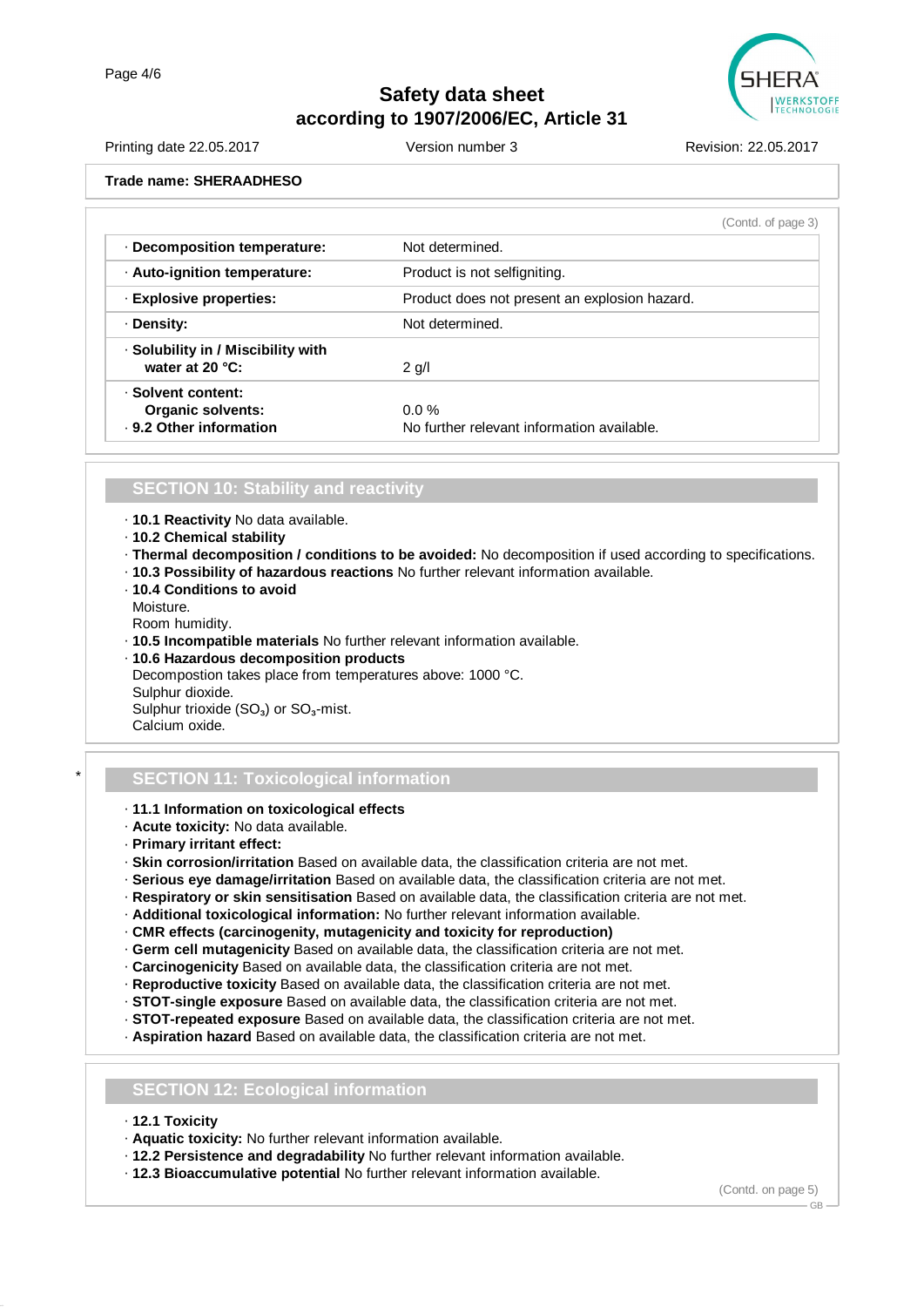

Printing date 22.05.2017 Version number 3 Revision: 22.05.2017

(Contd. of page 4)

**Trade name: SHERAADHESO**

· **12.4 Mobility in soil** No further relevant information available.

- · **Additional ecological information:**
- · **General notes:** Water hazard class 1 (German Regulation) (Self-assessment): slightly hazardous for water.
- · **12.5 Results of PBT and vPvB assessment**
- · **PBT:** Not applicable.
- · **vPvB:** Not applicable.
- · **12.6 Other adverse effects** No further relevant information available.

#### **SECTION 13: Disposal considerations**

· **13.1 Waste treatment methods**

#### · **Recommendation:**

Waste disposal according to official state regulations.

Smaller quantities can be disposed of with household waste.

· **Waste disposal key:**

The waste disposal code as prescribed in the EuropeanWaste Catalogue (EWC) depends on the waste producer and can thus vary for a product. The waste disposal code should thus be obtained separately from the waste producer in each case.

· **European waste catalogue:**

According to EAKV, allocation of waste identity numbers/waste descriptions must be carried out in a specific way for every industry and process.

#### · **Uncleaned packaging:**

· **Recommendation:** Disposal must be made according to official regulations.

| <b>SECTION 14: Transport information</b>                                            |                 |  |
|-------------------------------------------------------------------------------------|-----------------|--|
| ⋅ 14.1 UN-Number<br>· ADR, ADN, IMDG, IATA                                          | Void.           |  |
| · 14.2 UN proper shipping name<br>· ADR, ADN, IMDG, IATA                            | Void.           |  |
| ⋅ 14.3 Transport hazard class(es)                                                   |                 |  |
| · ADR, ADN, IMDG, IATA<br>· Class                                                   | Void.           |  |
| ⋅ 14.4 Packing group<br>· ADR, IMDG, IATA                                           | Void.           |  |
| · 14.5 Environmental hazards:<br>· Marine pollutant:                                | No.             |  |
| .14.6 Special precautions for user                                                  | Not applicable. |  |
| · 14.7 Transport in bulk according to Annex II of<br><b>Marpol and the IBC Code</b> | Not applicable. |  |
| · UN "Model Regulation":                                                            | Void.           |  |

(Contd. on page 6)

GB